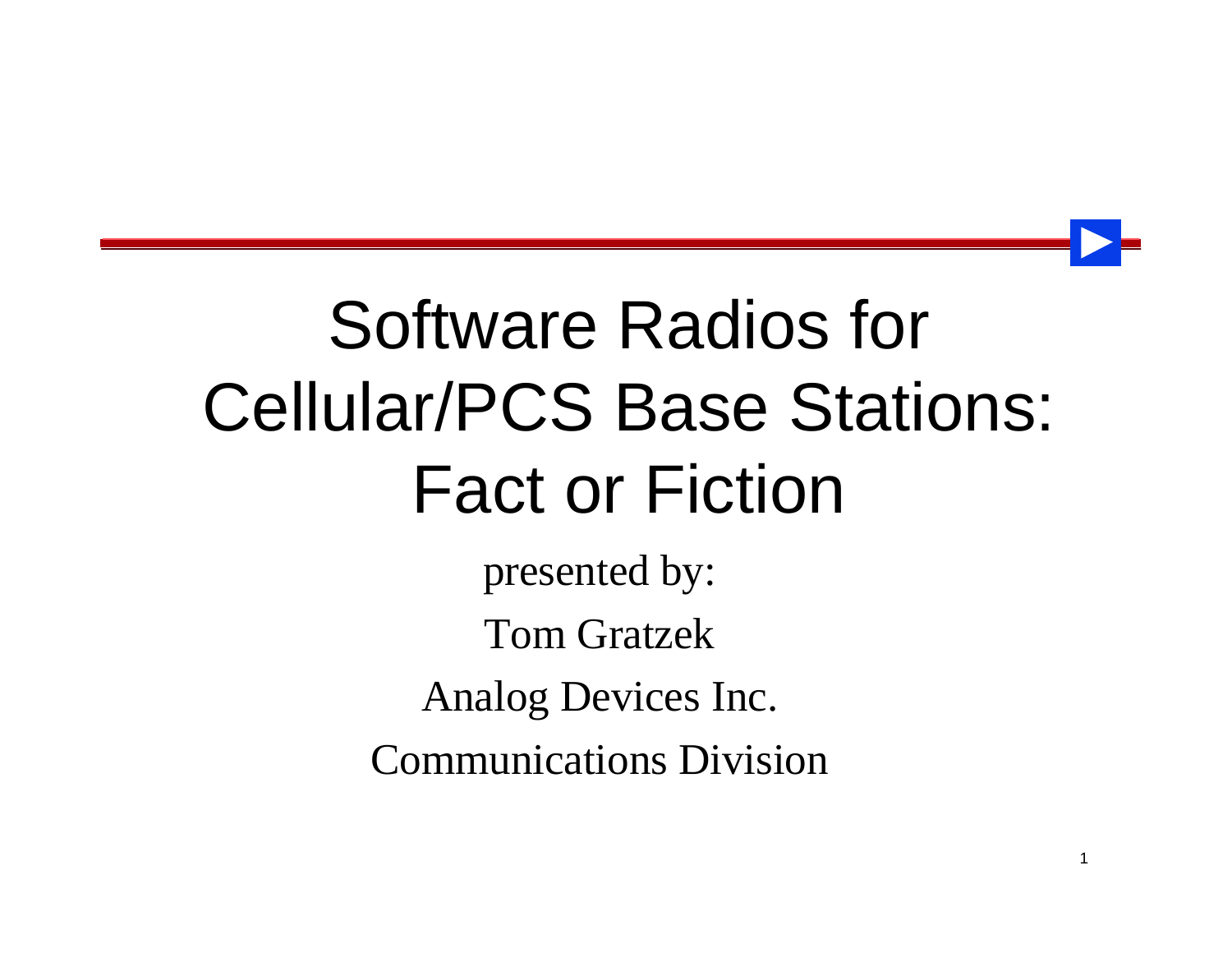#### (very) Simple Software Radio

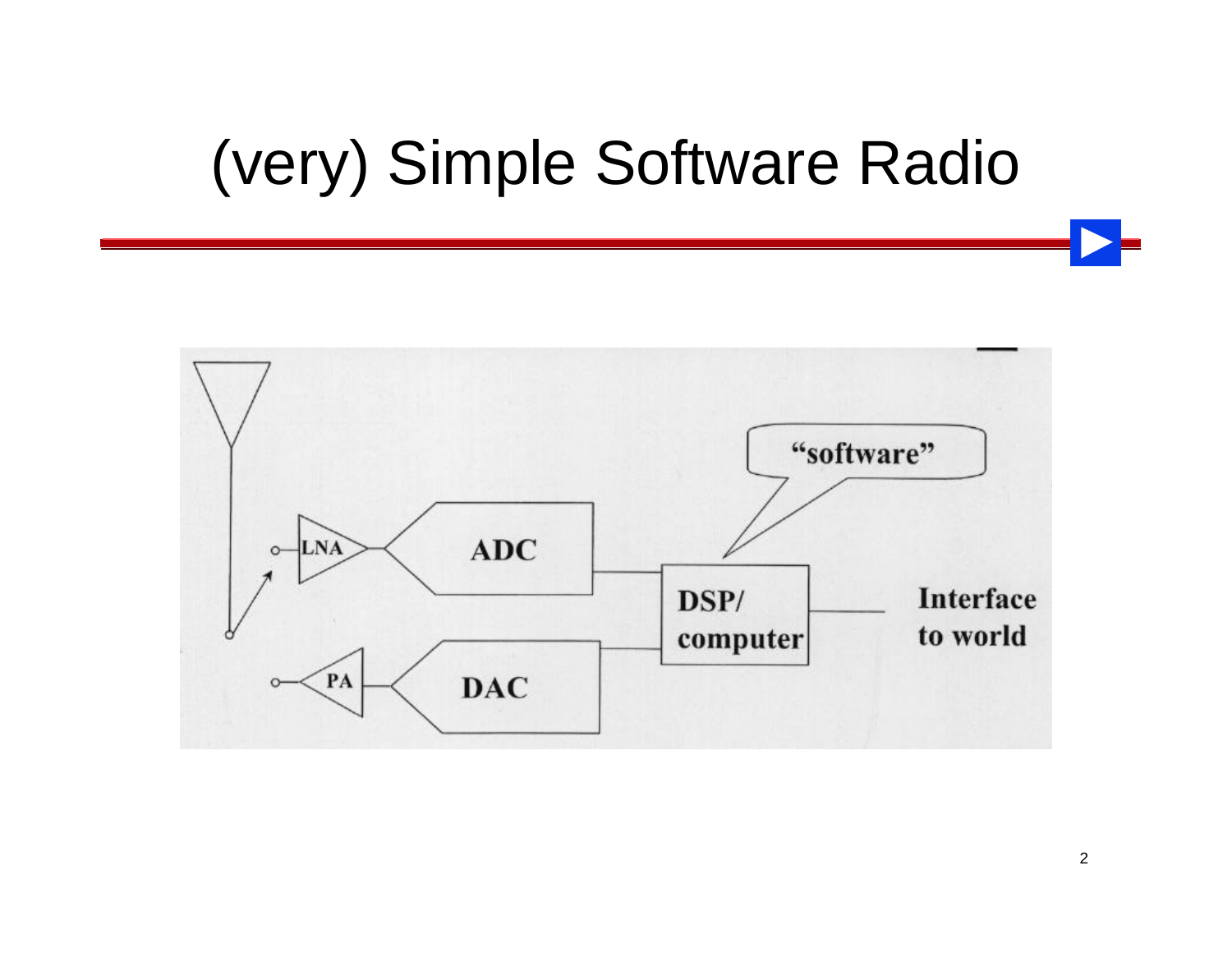## "Follow the Money" *Cellular*/PCS Market Structure

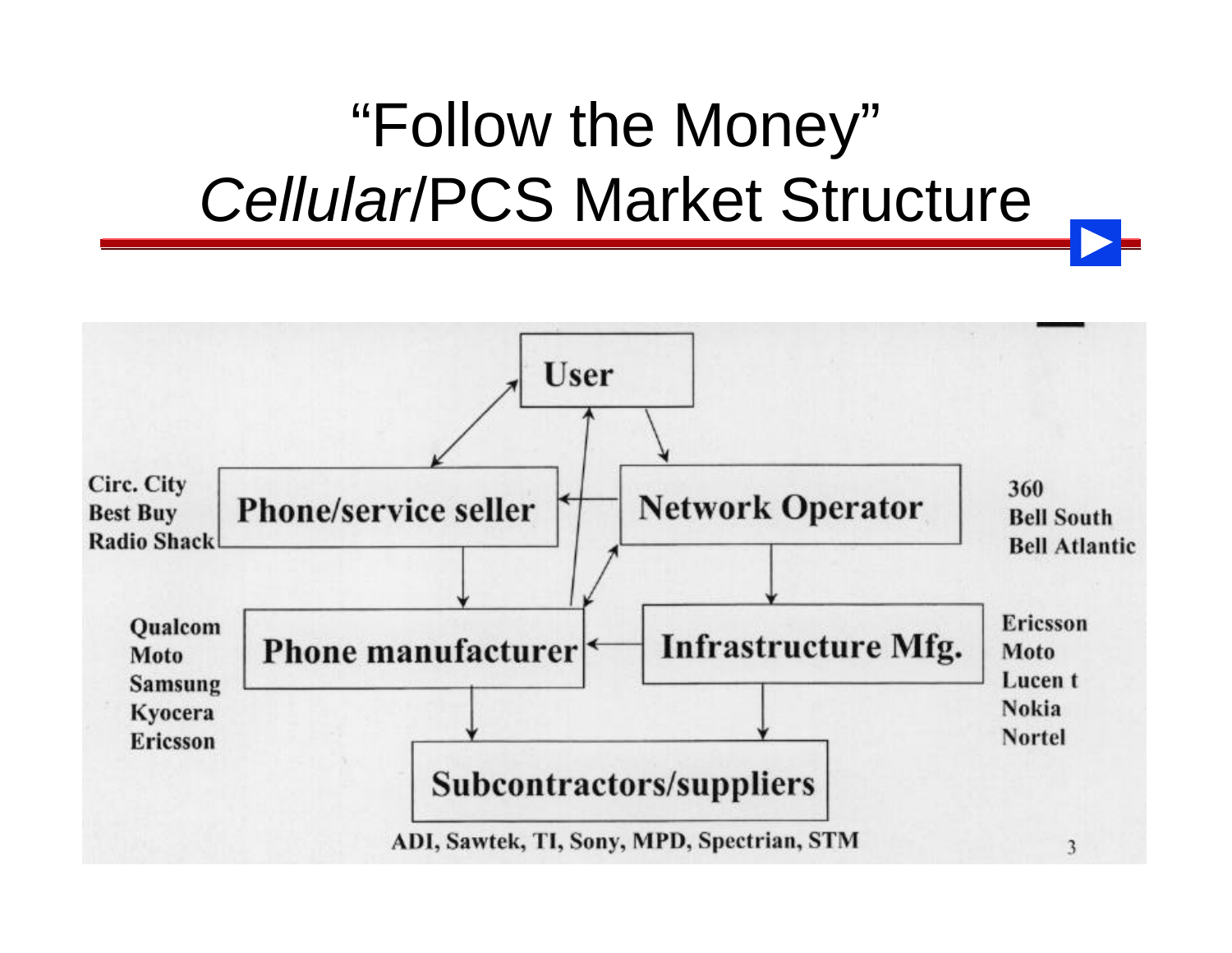# Radio Owner Needs

#### • **Handset -**

- **long battery life (talk/standby)**
- **small size, low cost**
- **clear voice**
- **features: handsfree, messaging, voice activation, etc.**
- **Infrastructure**
	- **low initial cost**
		- **BOM, size, site coverage, time to revenue, spectrum utilization**
	- **low lifecycle costs -**
		- **low utilities, site rental, radio reliability,**
		- **inexpensive upgrades frequency planning, vocoder change**
	- **network reliability uptime/service**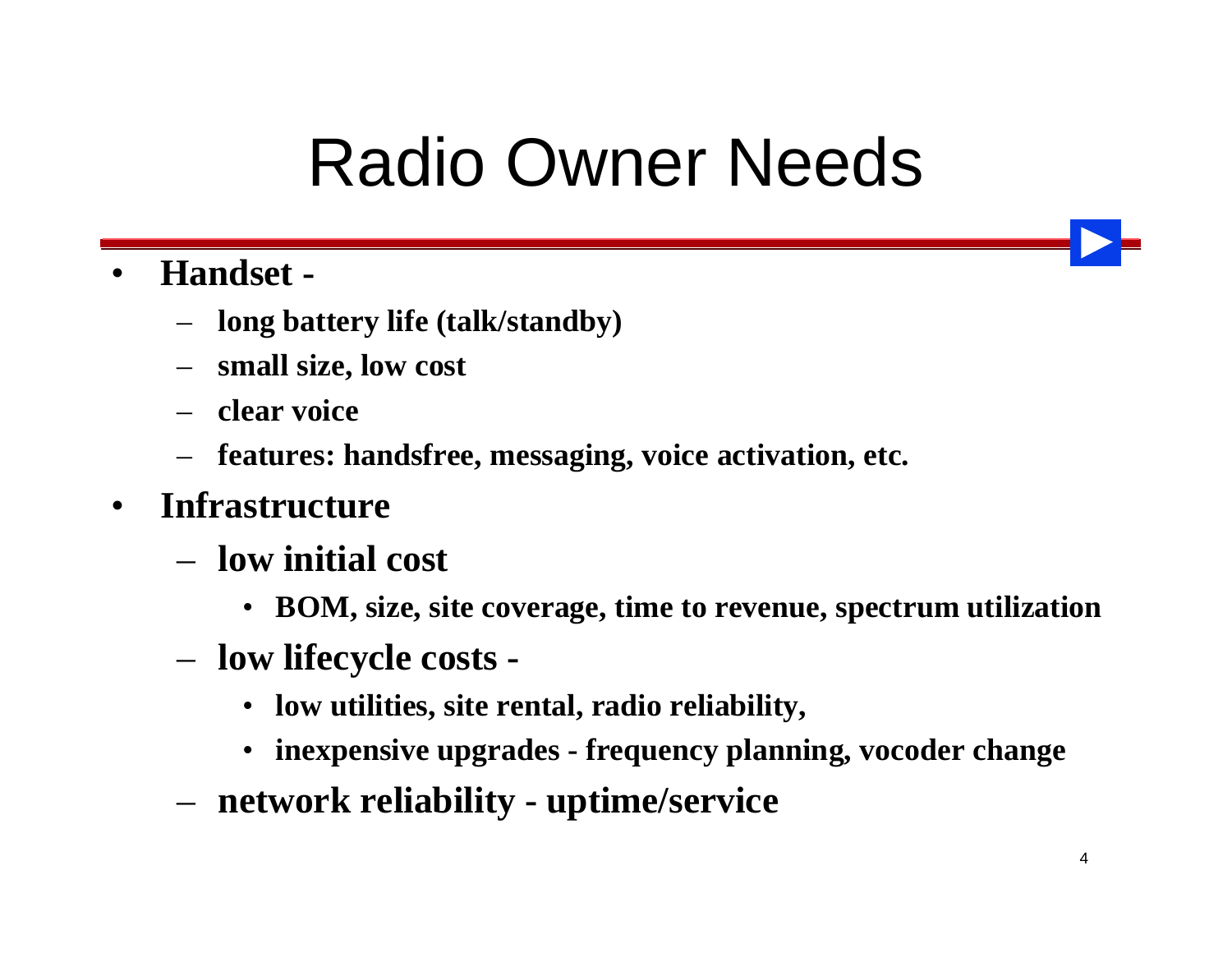#### Software Radios: Marketing Slide

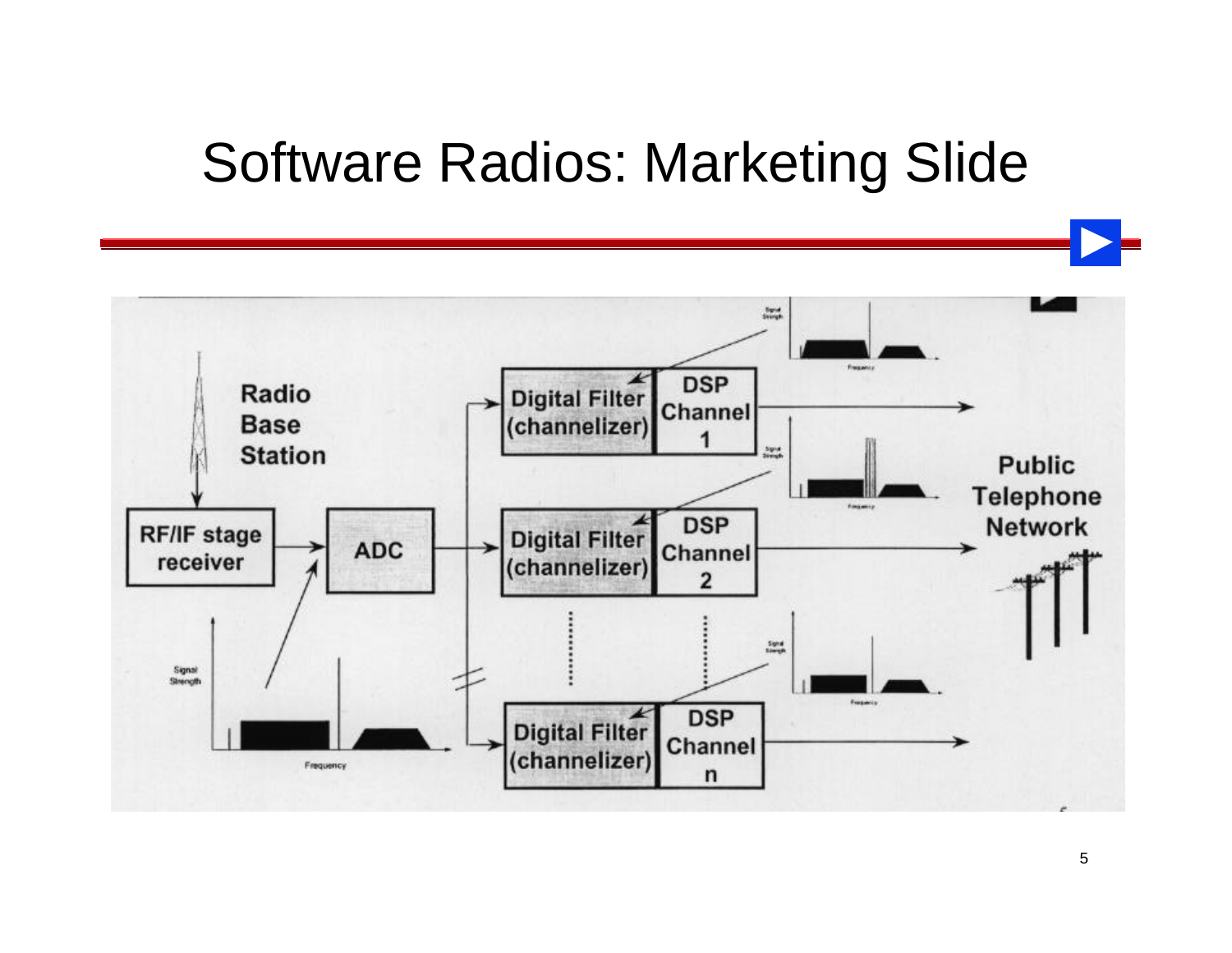# Cost Implications

- Single radio for all RF channels
- Cost per channel decreases with Wideband solution

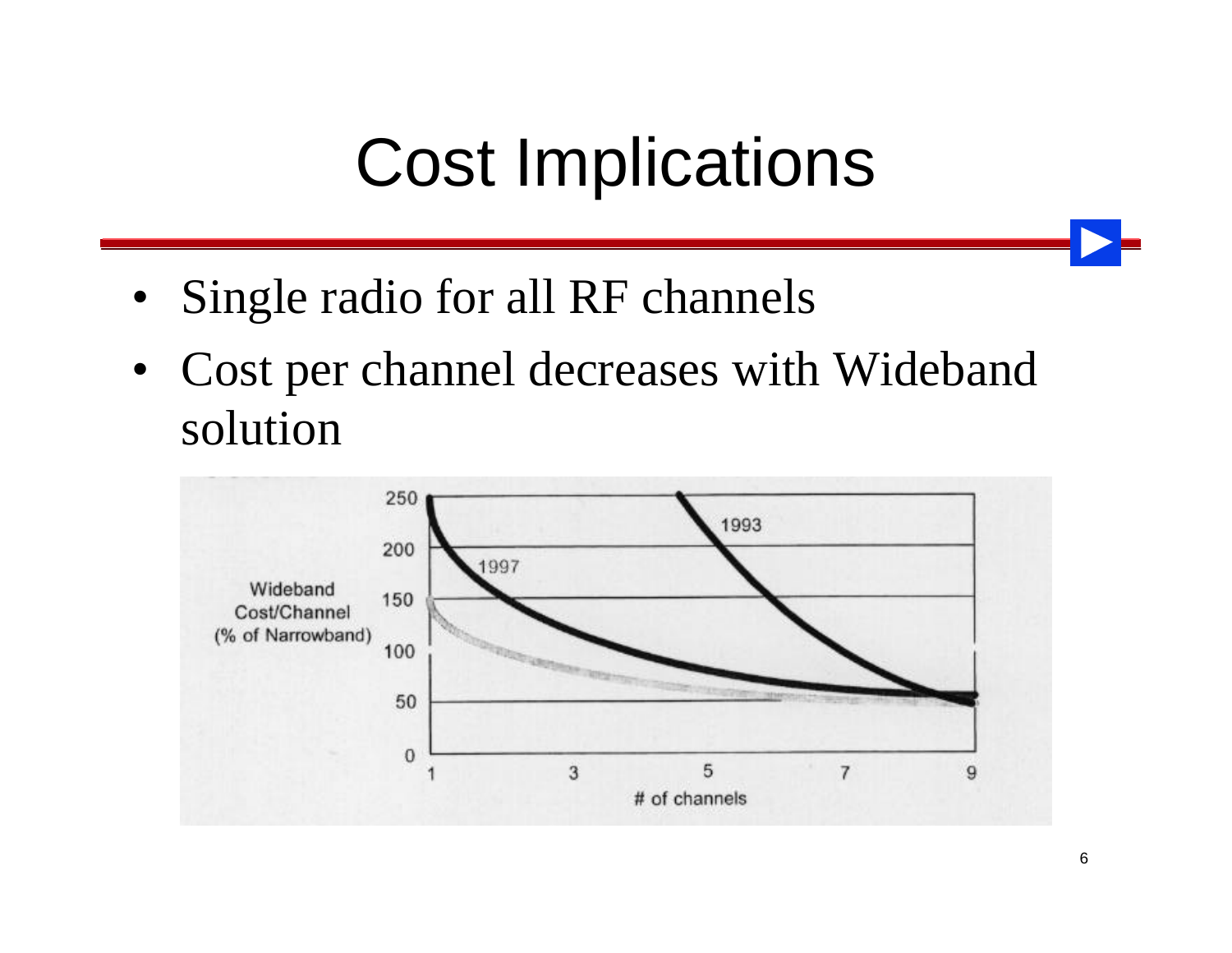# Cellular Standards Evolution

- 1st Generation FM AMPS, NMT, TAC
	- 30 KHz channels 1 call per channel
- 2nd Generation
	- IS-136 3 users/channel 30KHz channels
	- GSM; 8 users/channel 200 KHz channels
	- IS-95 CDMA; 16+? Users/channel 1.25MHz chan.
- 3rd Generation
	- in standardization process
	- $-5 + MHz$  channels; capable of high speed data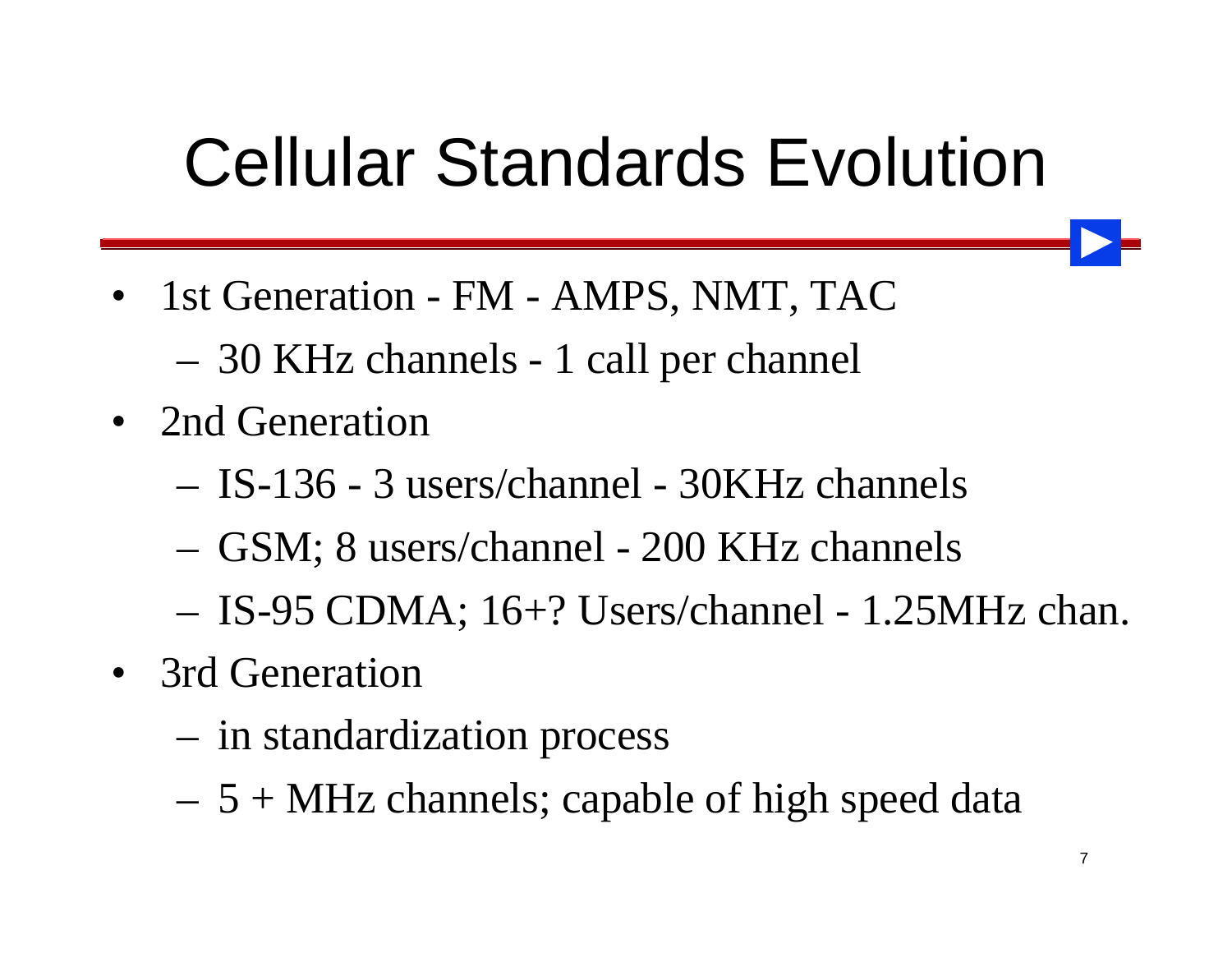#### GSM Requirements: tough job

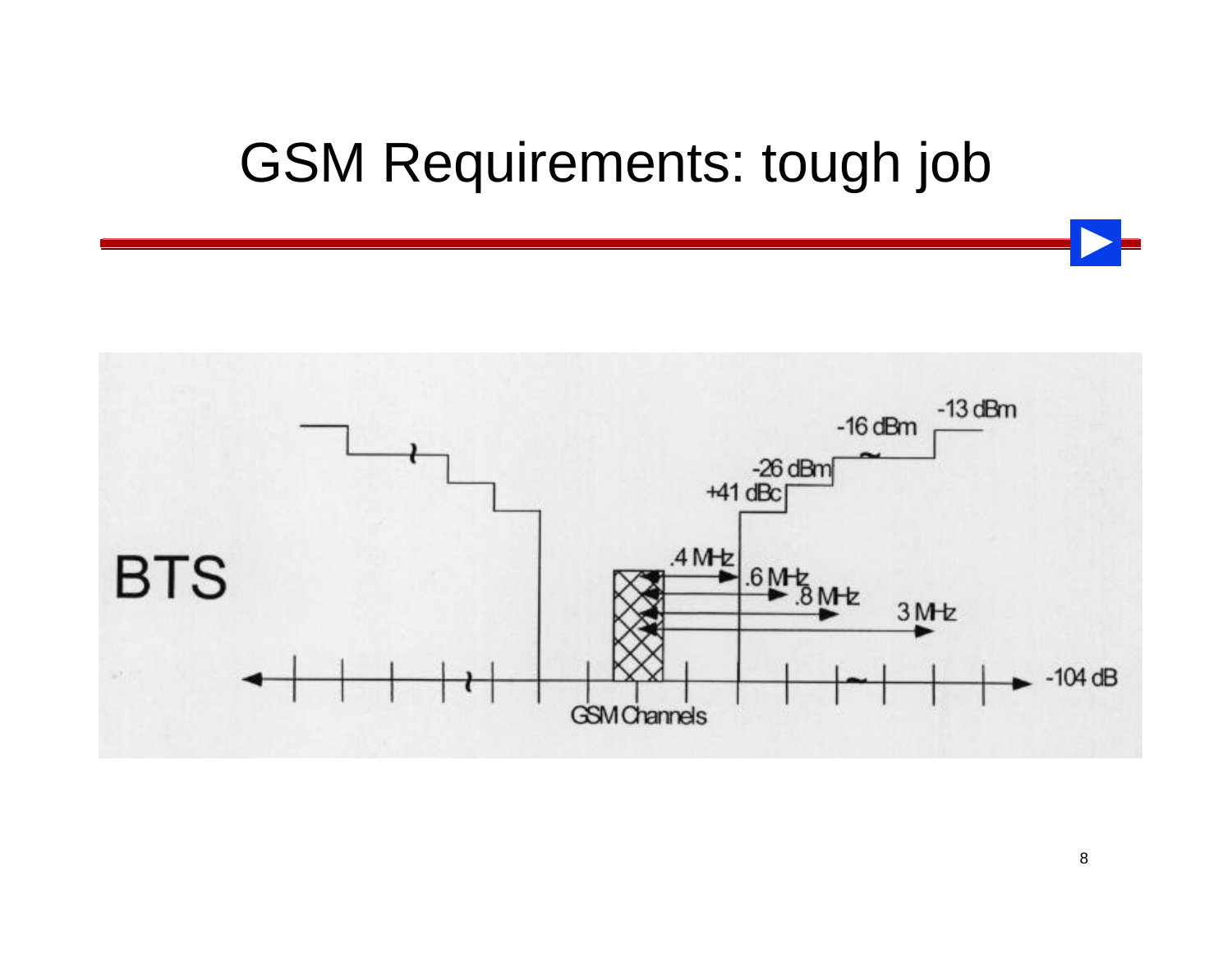#### Software Radio Business Cases

- Steinbrecher
	- sold to Tellabs
	- 1998 getting out of wireless; focus on fiber apps
- Watkins Johnson -changing commercial strategy
	- System "Base2" wideband software base station
- Airnet changing company message
	- mixed success in market; management changes
- Arraycom changed early technology focus to concentrate on customer needs - WLL/PHS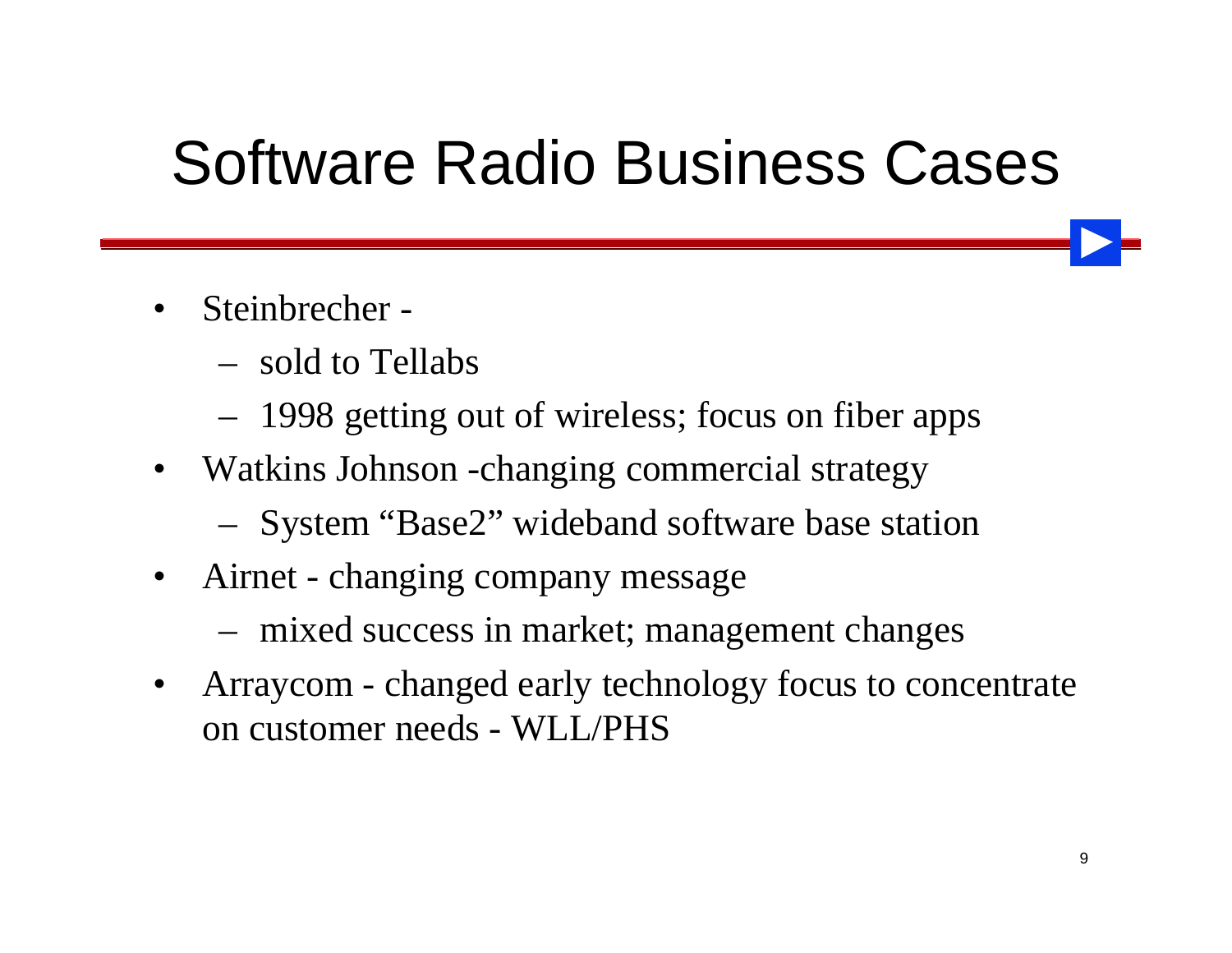#### Software Radio: *the vision*

- Build one radio for all standards (gsm, amps, cdma,...)
	- required performance can't be obtained
	- not much practical need for multi-standard radios
- Software radios are "future proof"
	- what are future requirements?
- Software radios are smaller/lower cost
	- RF channel count/base station declining
- Software radios can fit into your network
	- the value is the network, not the radio
	- Who cares about the network…we need financing?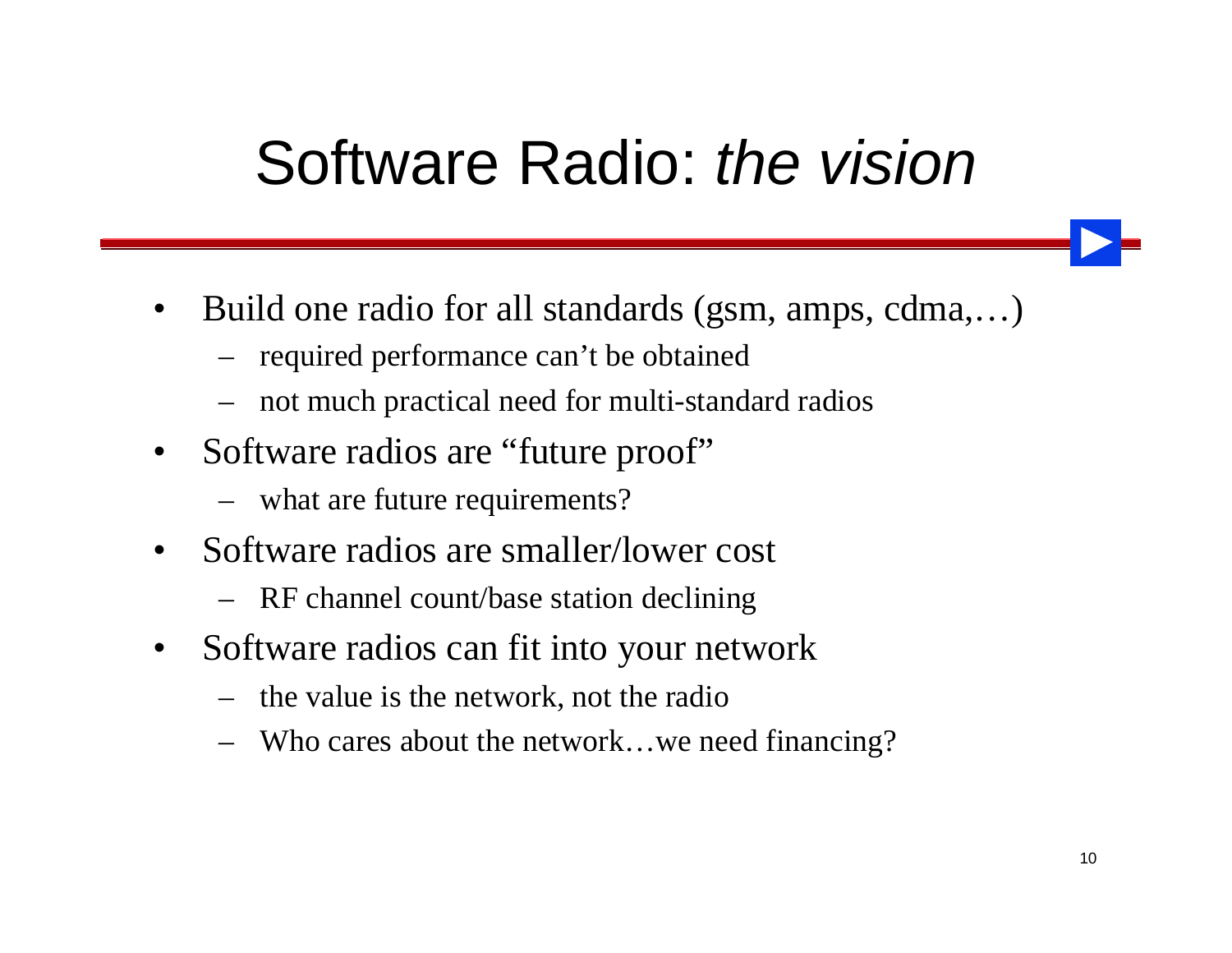# Multi-Carrier Wide Band Radio Architectures

- "Holy Grail" of System and Converter Designers, offers the promise of…
	- Eliminating redundant RF signal paths (cost, size, complexity, yield, adjustments)
	- Single "software radio" is re-programable for different air interface standards
	- permits incremental channel or standards changes
- However, there are challenges to implementation…...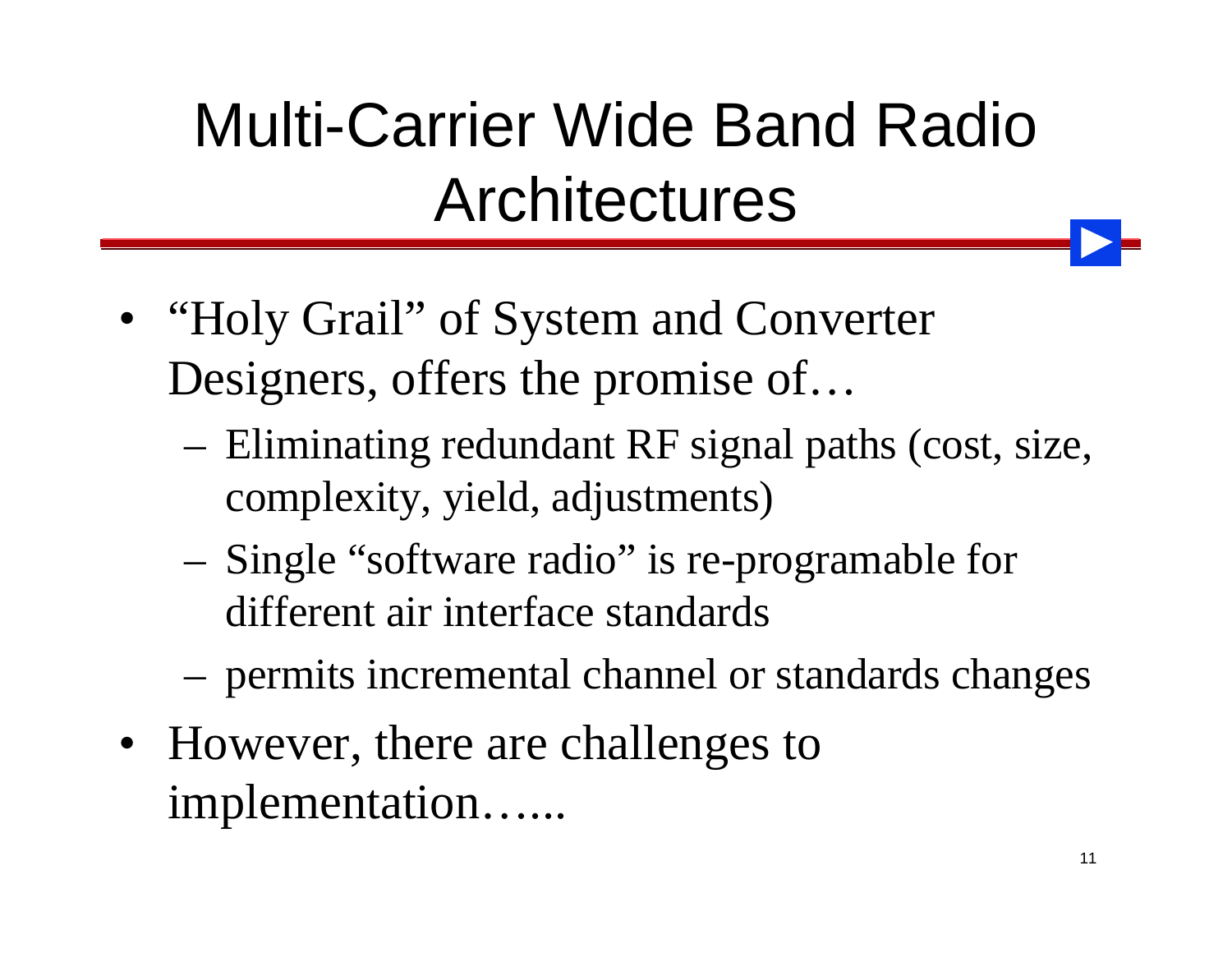# Multi-Channel RX Challenges

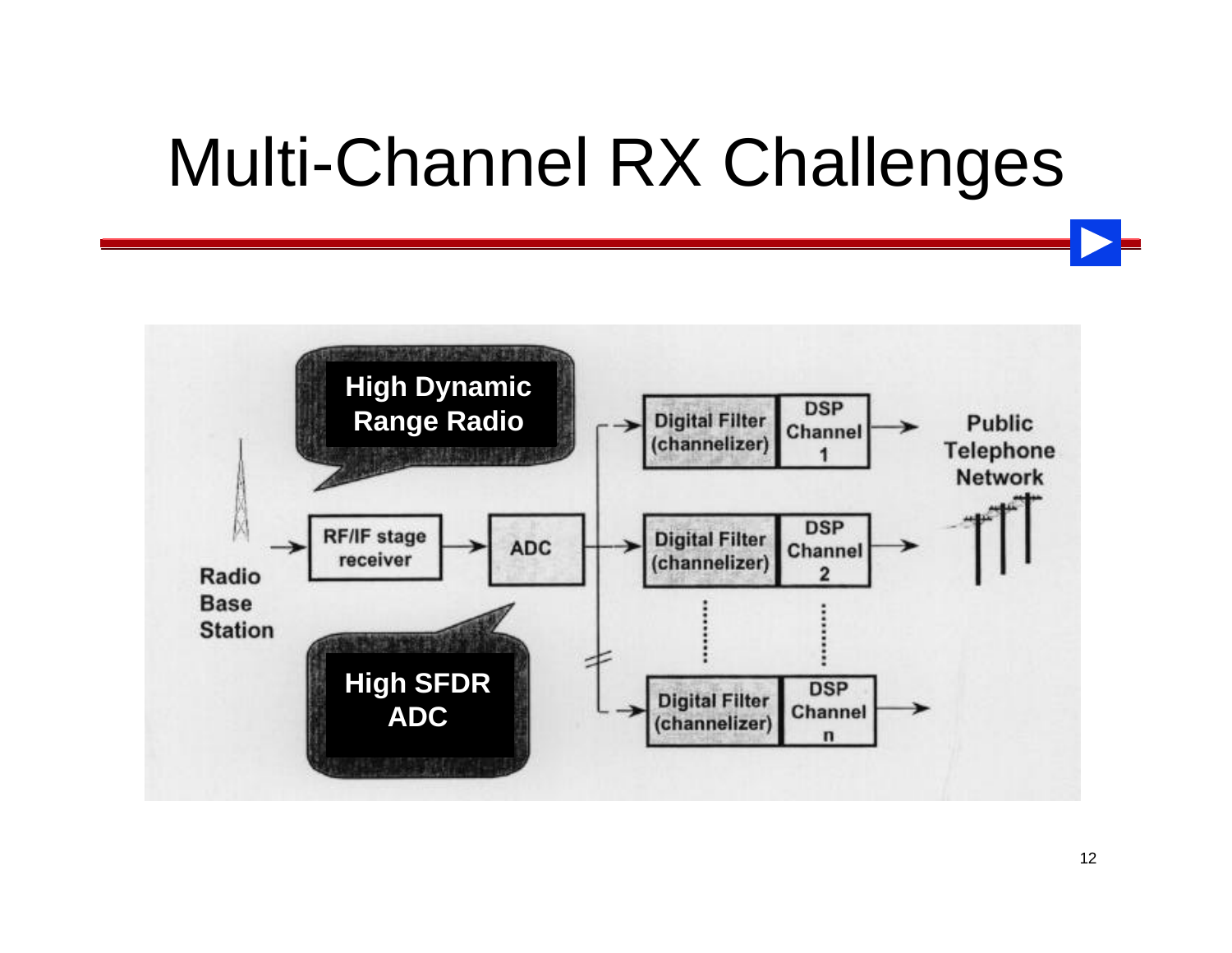#### Multi-Channel Receivers need...

- Very large dynamic range (SFDR)
	- No analog channel filter to attenuate blockers
	- Mixers, amplifiers, ADCs need excellent IMD
- Systems with compatible blocker requirements
	- GSM 900 very difficult to implement with current technology…-13 dBm blocker versus -104 dBm floor
	- DCS1800/PCS1900 can be implemented with current technology
- Compelling economic reasons to replace existing solutions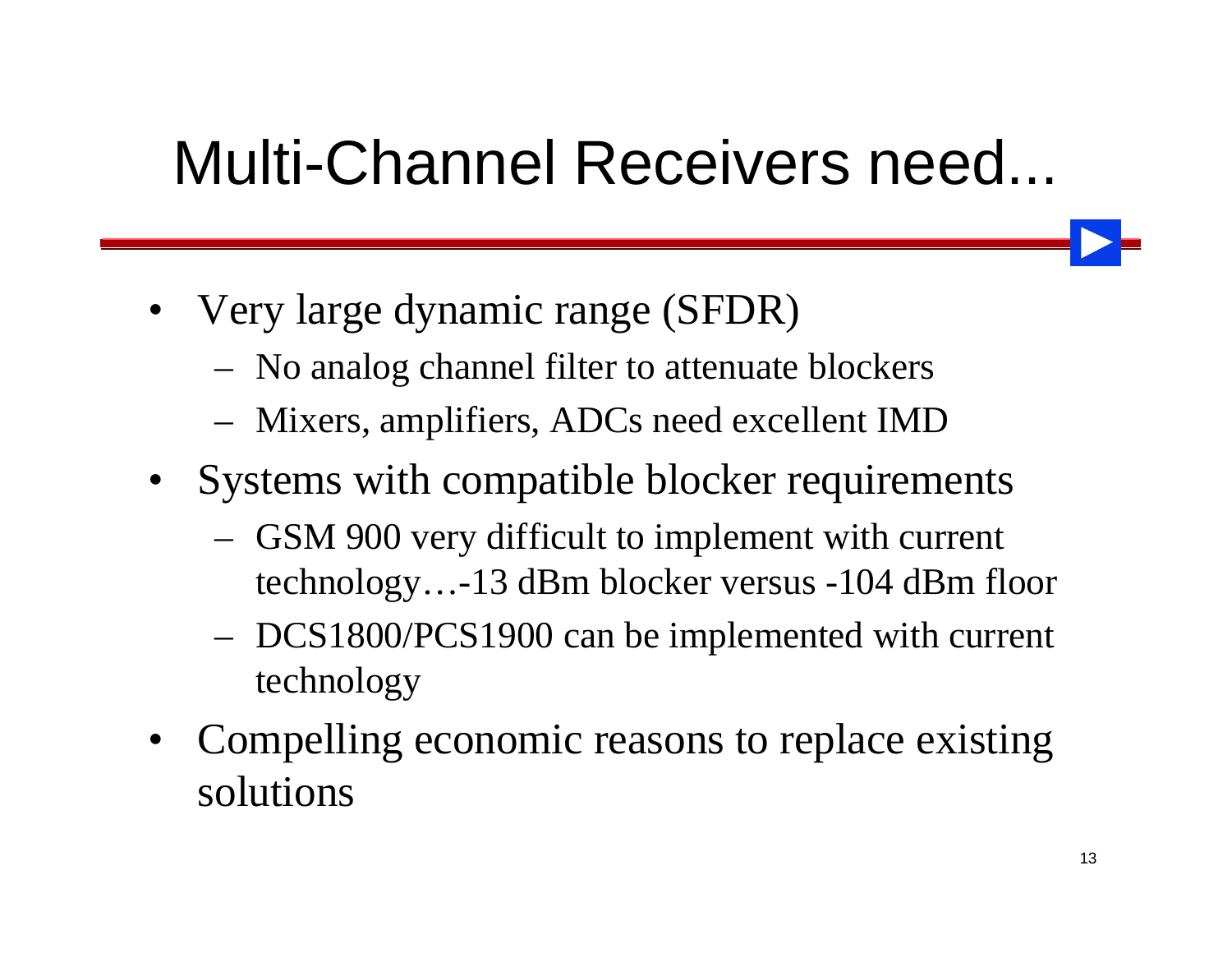## Receiver Architectures

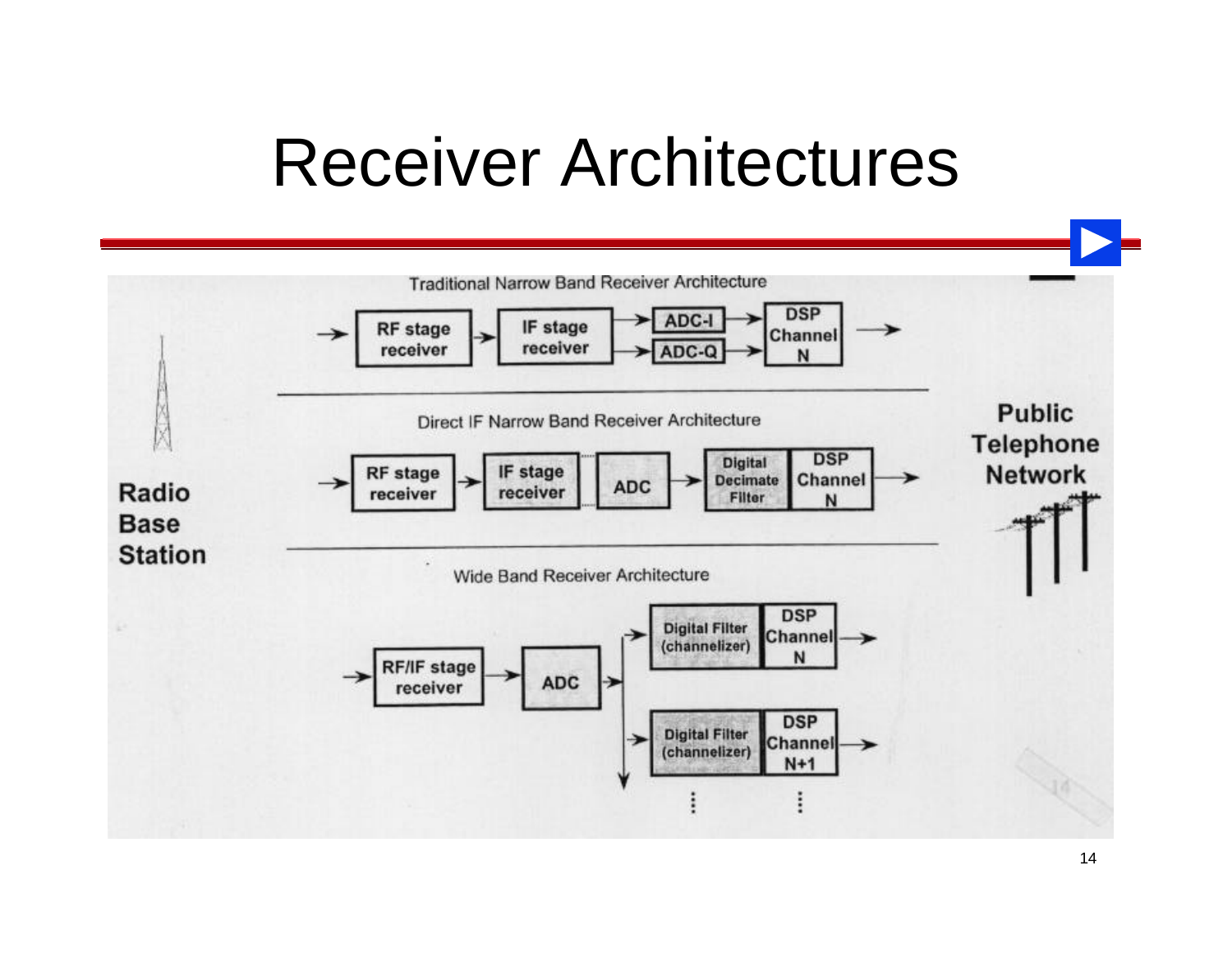# Narrowband Chipset comparison *(IF to digitizer(s))*

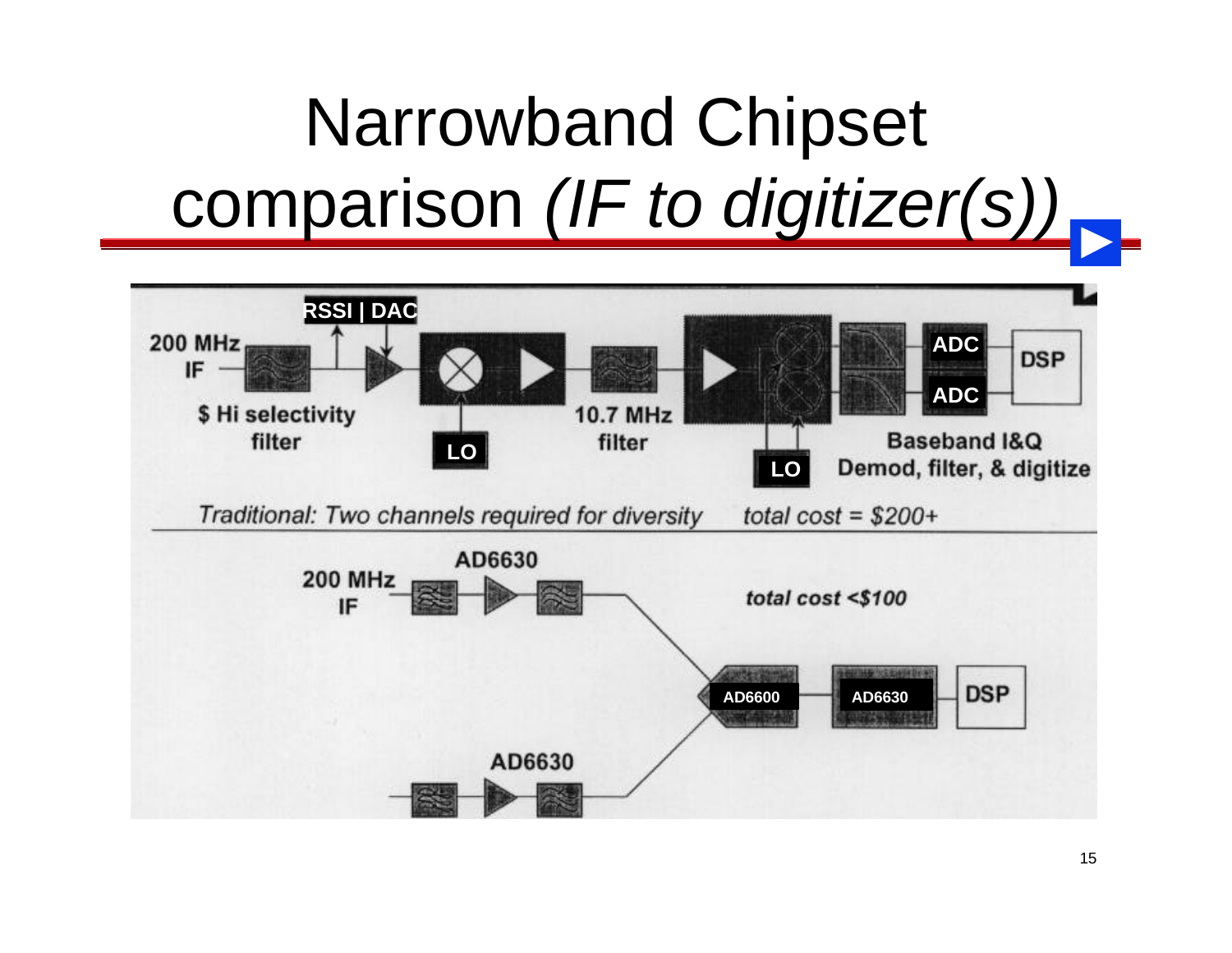#### Transmit Architectures

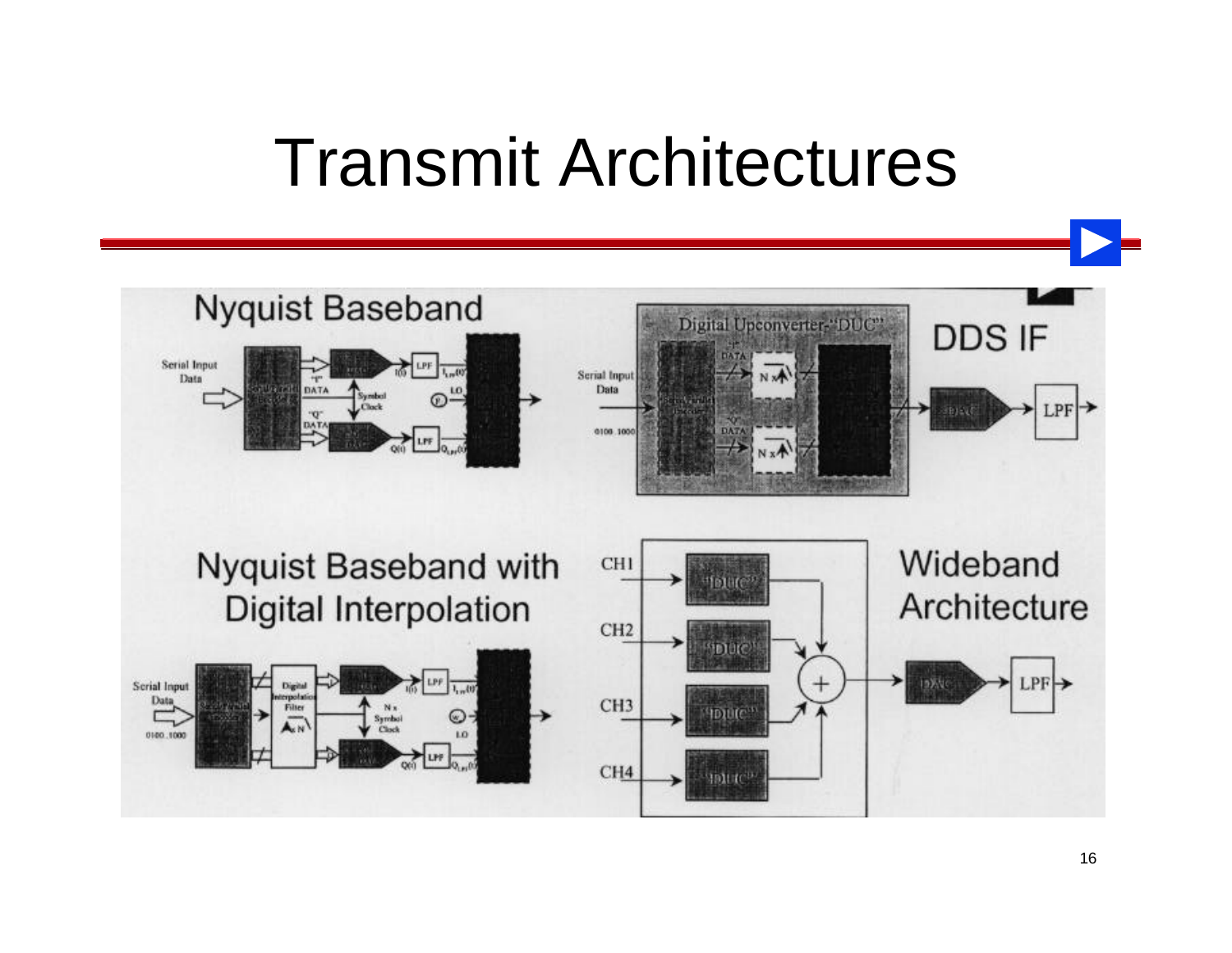# Wideband TX Challenges

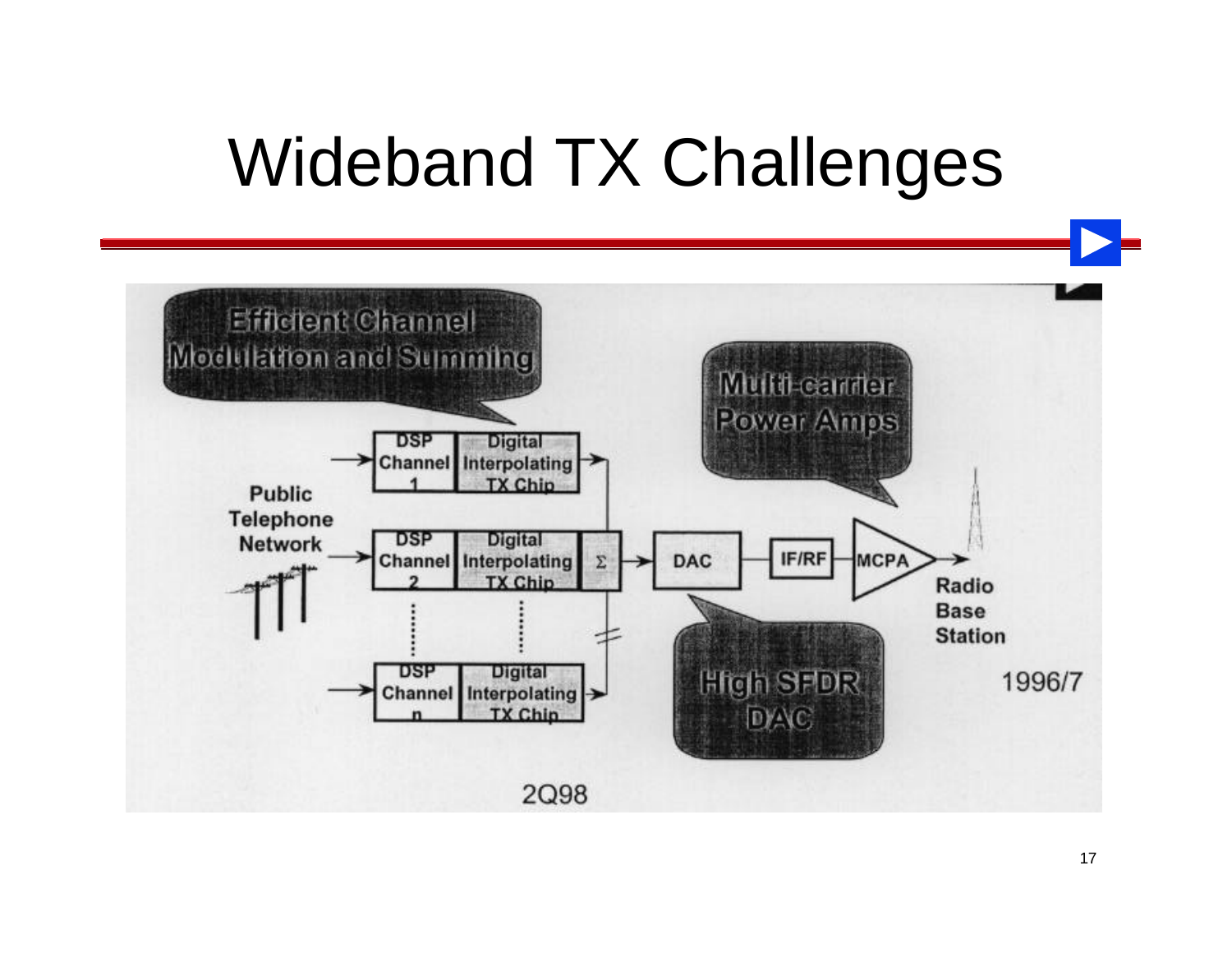#### Military roots; commercial needs

- Radio Standard IS-136, GSM, CDMA, prop., etc.
- Cell Coverage Macro, Micro (5W), Pico (1W)
- Commercial applications have bounded requirements
- Must meet cost goals and have business reason
	- Component and architectures
	- ADCs, amplifiers, DACs, DSPs, etc. Have all dramatically improved
- Software radio techniques used to *fill niches*
- Must find channel to *network supplier*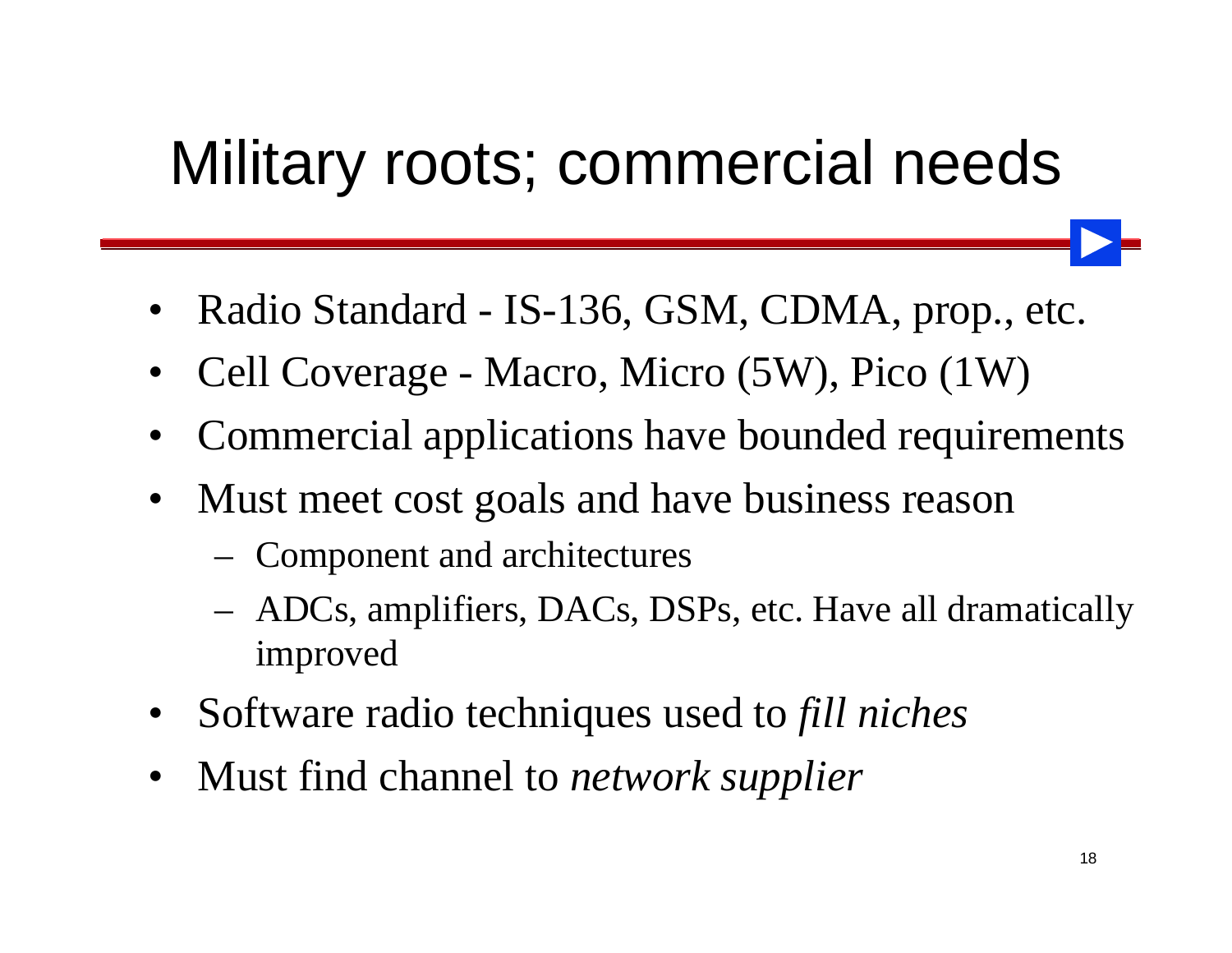## Multi-Channel Applications Phased Antenna Arrays

- Increase cell range using beam forming technology to control antenna array pattern (may be dynamic)
- Changes the cost content of Basestation
	- Transmit Power amplifers are expensive. Power and cost are reduced for each element *n* transceivers *per RF channel…*
	- An ideal candidate for a Wideband Architecture!
- Simplifies design
	- One Local Oscillator for complete system
	- All tuning done digitally, all NCOs are phase synchronized
	- low incremental cost for added capacity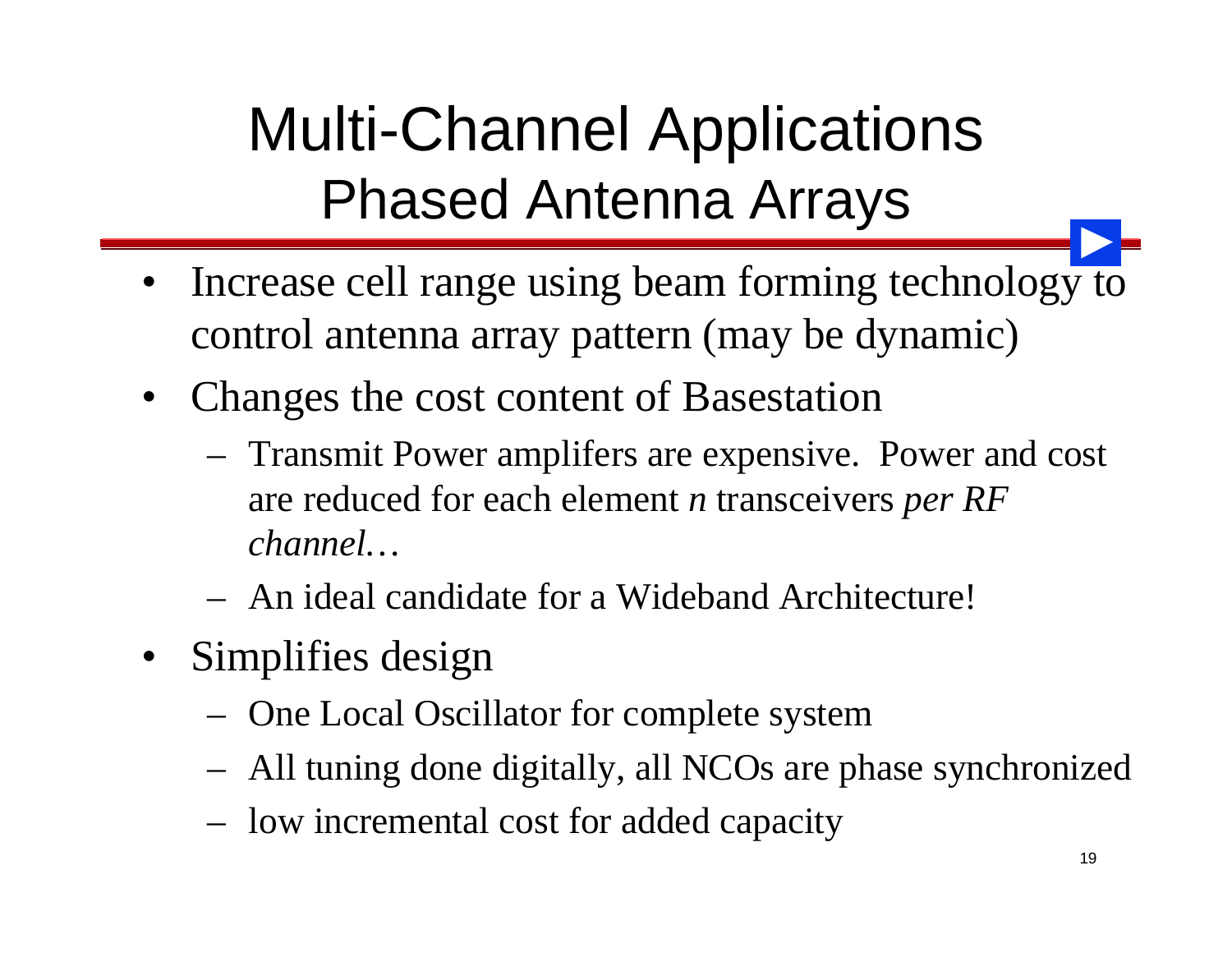#### Transmit Phased Array

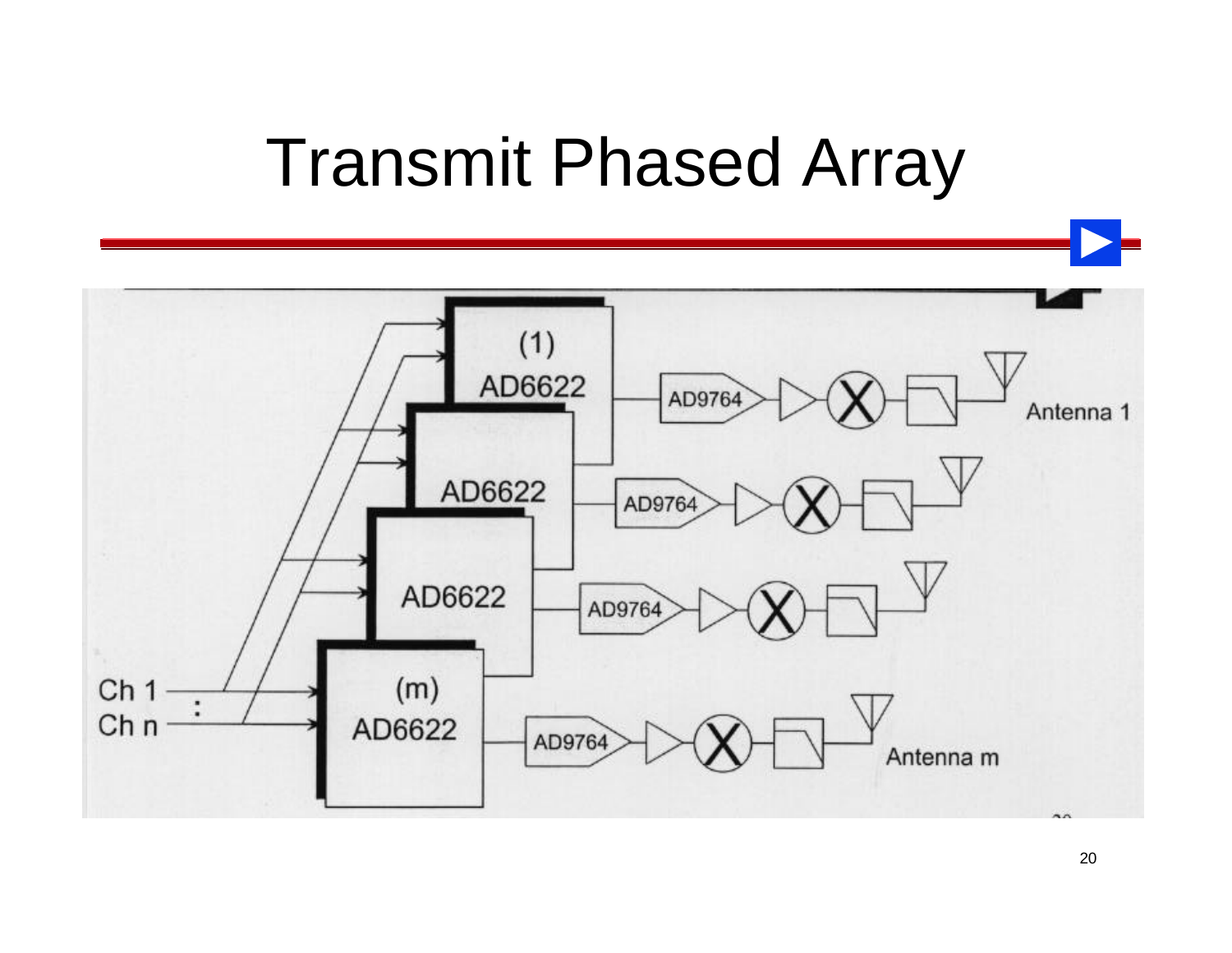#### Receive Phased Array

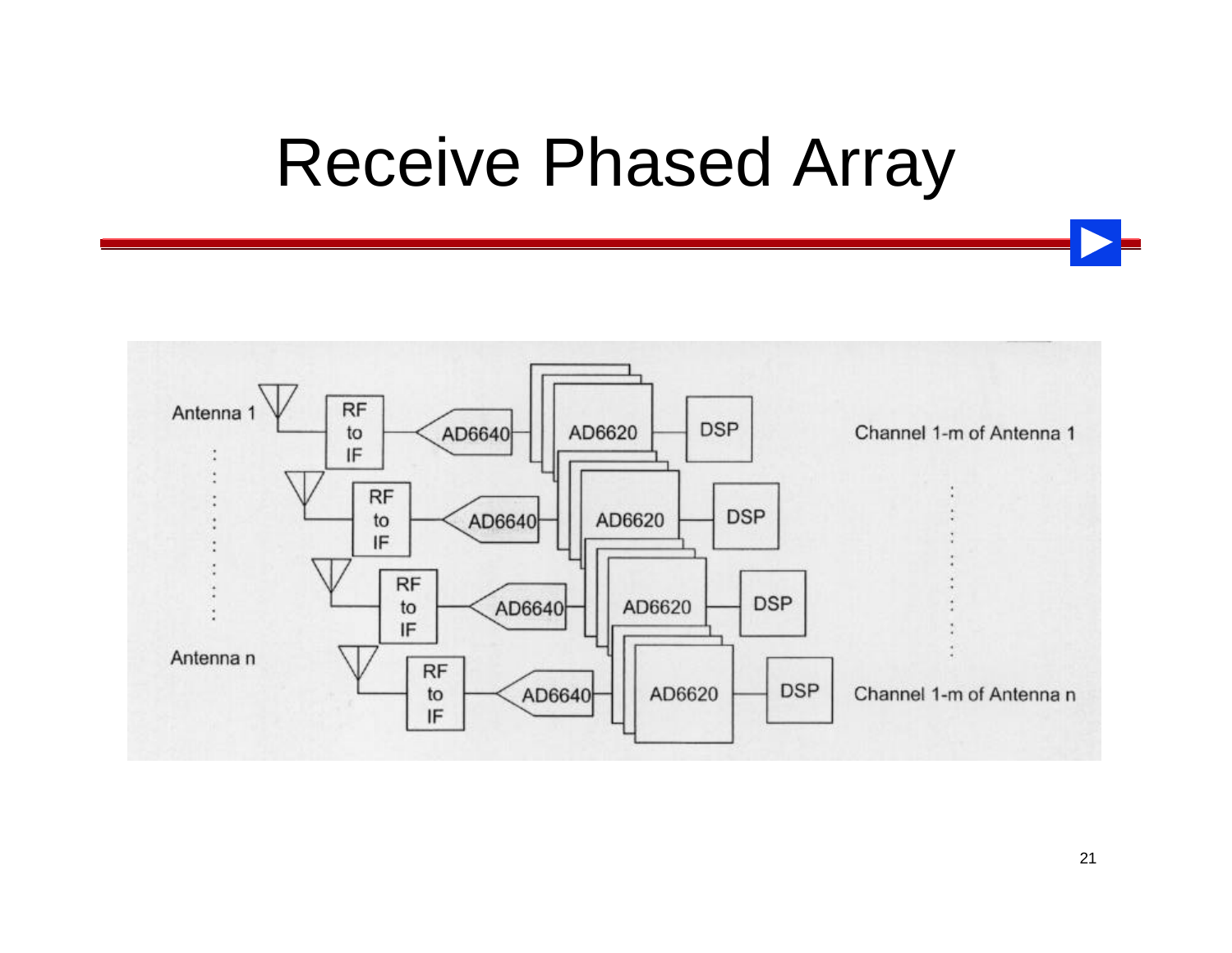#### Dataquest: "Market forces"

- Replace single channel PA with MCPA
- More robust signal processing algorithms
- Process more base band channels through fewer DSPs
- Move the digital processing of RF/IF signals closer to the antenna
- Increased demand for pico/micro cells and repeaters to fill dead spots in networks